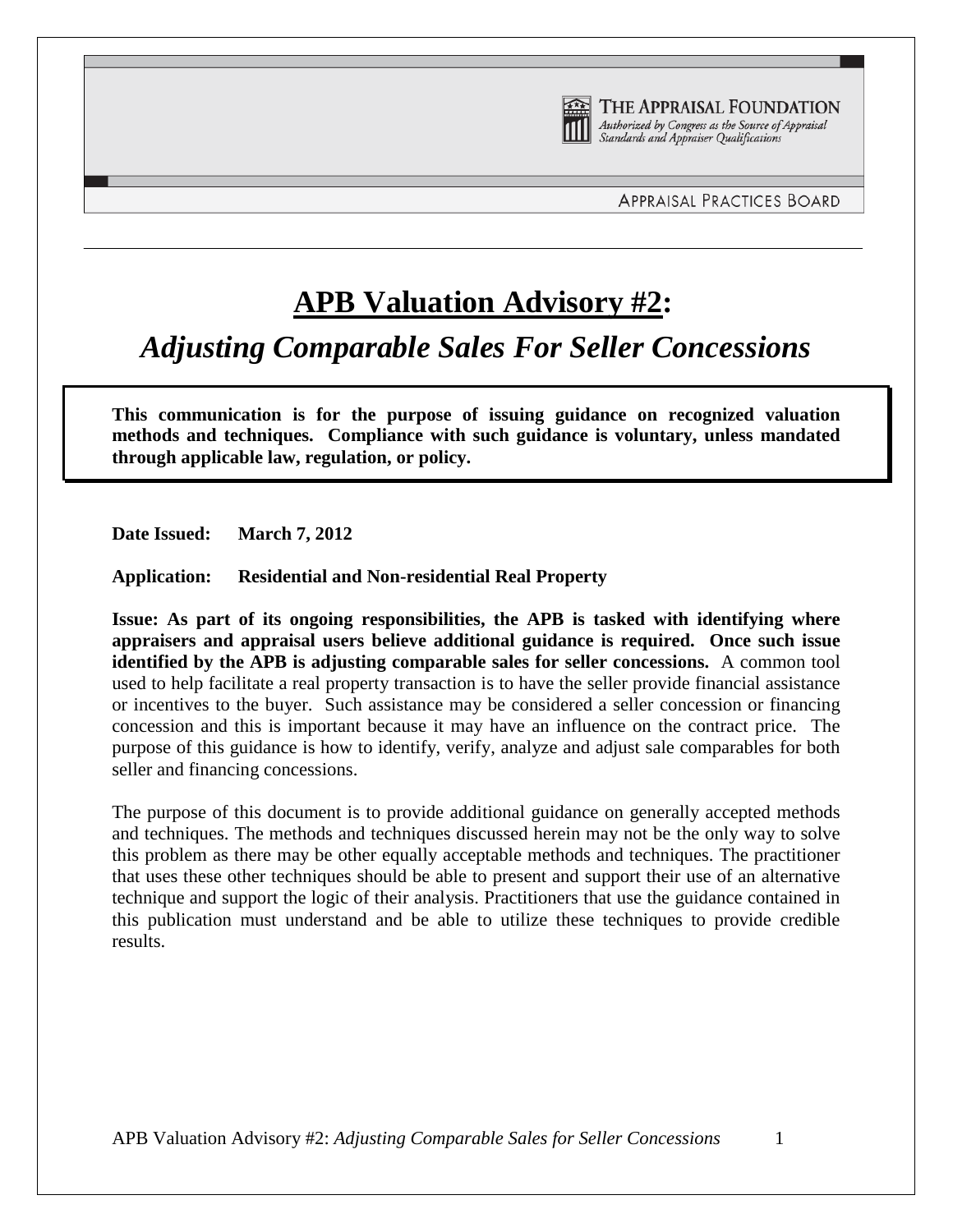**Subject Matter Experts**: The Appraisal Practices Board and The Appraisal Foundation wish to express our sincere gratitude to each of the following Subject Matter Experts for volunteering their time and expertise in contributing to this document:

Stephen Crosson Dallas, Texas

Patrick Carey Georgetown, Texas Karen Mann Discovery Bay, California Rachel Massey Saline, Michigan **Justin Slack** Seattle, Washington Jo Anne Traut Brookfield, Wisconsin

APB Liaisons: Guy Griscom and John S. Marrazzo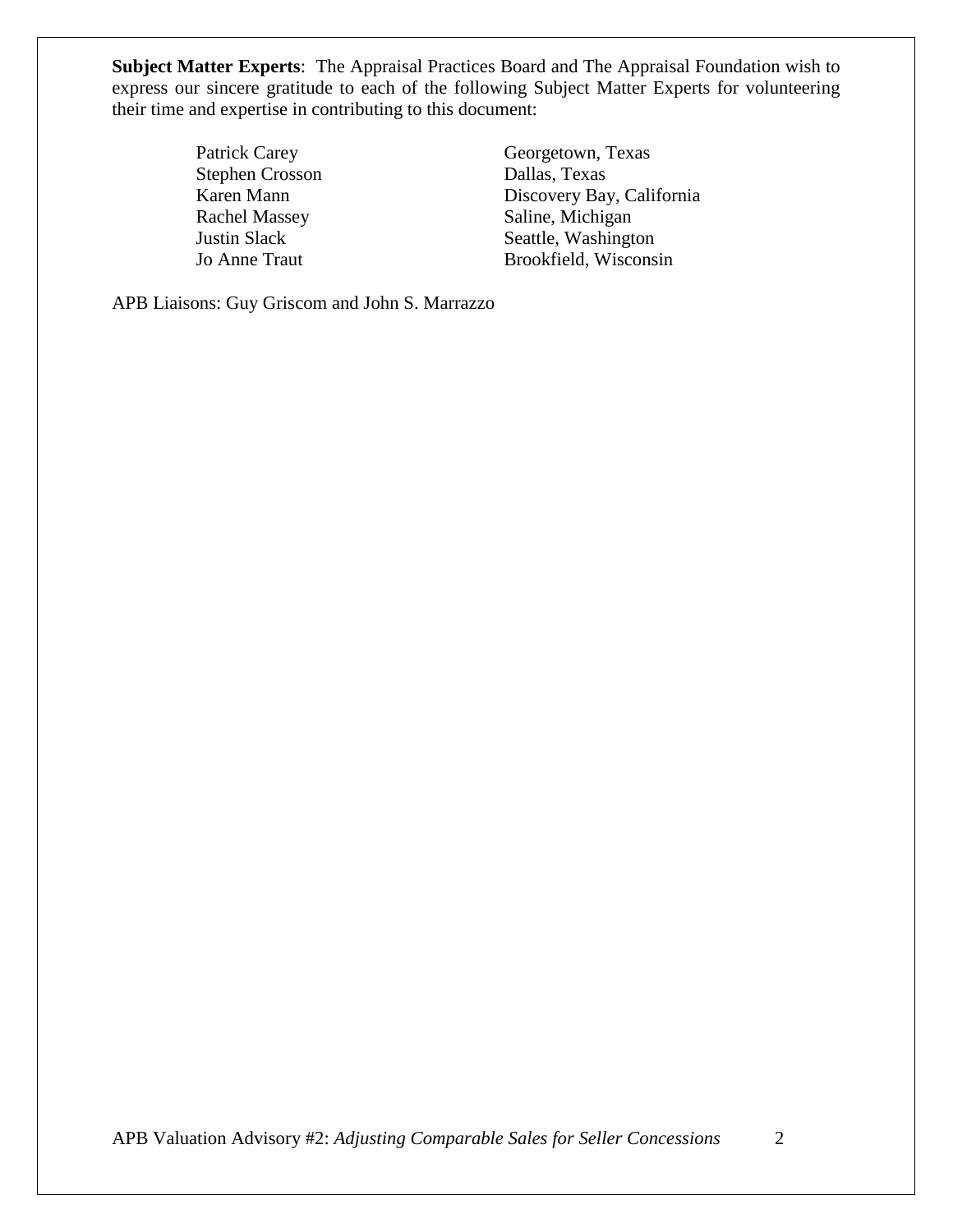# **APB Valuation Advisory #2:** *Adjusting Comparable Sales For Seller Concessions*

### **TABLE OF CONTENTS**

| <b>Section</b> | <b>Issue</b>                                                                      | Page           |
|----------------|-----------------------------------------------------------------------------------|----------------|
| I              | Definitions                                                                       | $\overline{4}$ |
| $\mathbf{I}$   | <b>Verifying Concessions</b>                                                      | $\overline{4}$ |
| III            | When Does an Appraiser Adjust For Concessions?                                    | 6              |
| IV             | Methodology                                                                       | 8              |
| V              | Concessions and Non-residential Property (other than 1-4 unit properties)         | 13             |
| VI             | Impact and Application of Concessions in the Cost Approach and Income<br>Approach | 15             |
| VII            | <b>Suggested Further Reading</b>                                                  | 17             |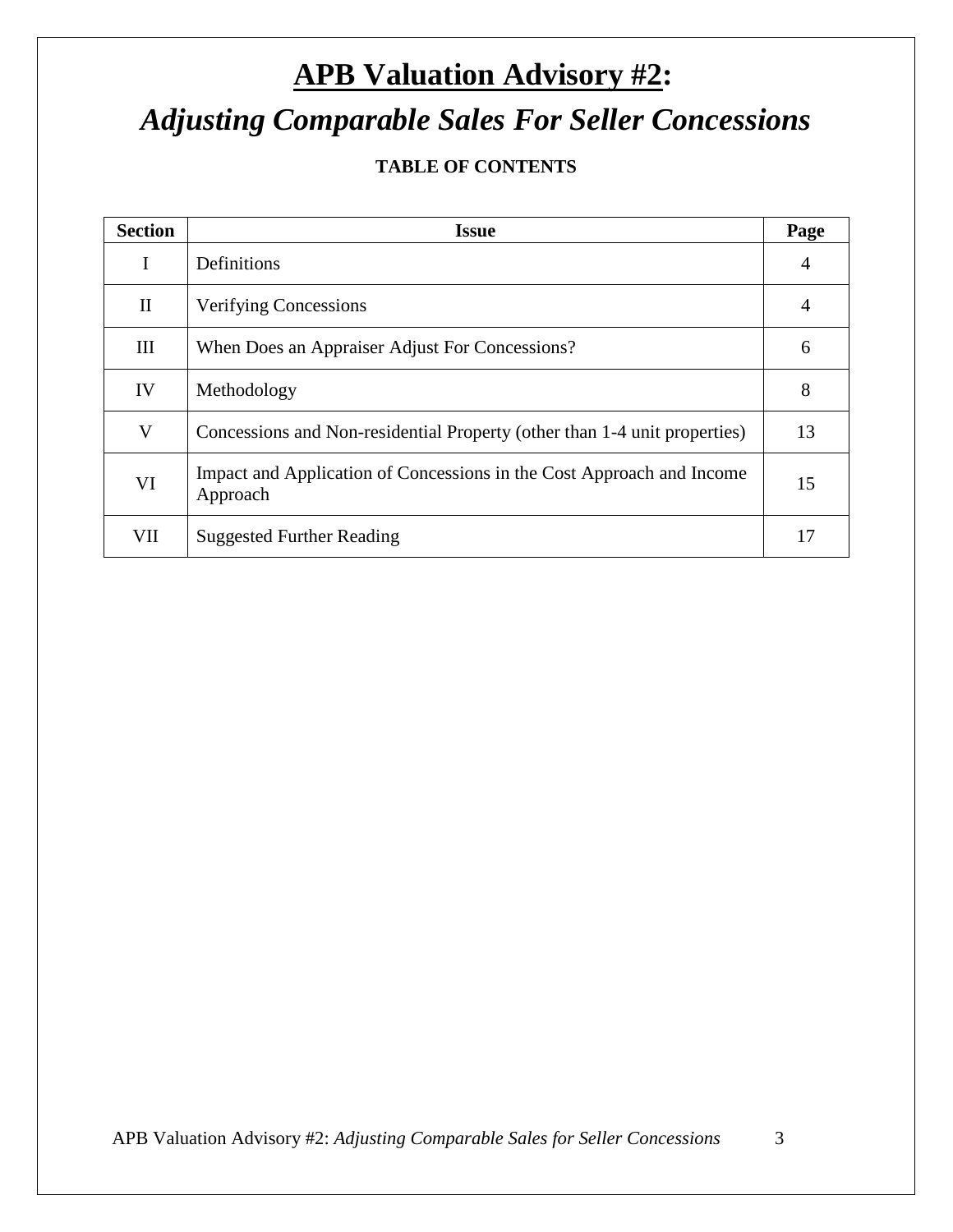#### **I. Definitions**

 *Sales Concessions* – A cash or noncash contribution that is provided by the seller or other party to the transaction and reduces the purchaser's cost to acquire the real property. A sales concession may include, but is not limited to, the seller paying all or some portion of the purchaser's closing costs (such as prepaid expenses or discount points) or the seller conveying to the purchaser personal property which is typically not conveyed with the real property. Sales concessions do not include fees that a seller is customarily required to pay under state or local laws. In developing an opinion of market value, an appraiser must take into consideration the effect of any sales concessions on the market value of the real property.<sup>[4](#page-3-0)</sup> 

 *Financing Concessions* – A financial payment, special benefit, or non-realty item included in the sale contract as an incentive to the sale. Concessions occur when the seller agrees to pay an inducement or to give some special credit or property to a buyer who agrees to pay a higher price than the buyer would normally pay in return for the inducement or credit. Concessions usually result in artificially inflated sale prices. Often concessions allow financing that would otherwise 14 not be possible. Concessions may be disclosed as part of the sale, but often they are not.<sup>[5](#page-3-1)</sup>

#### **II. Verifying Concessions**

 Appraisers are required by the *Uniform Standards of Professional Appraisal Practice* (USPAP) to collect, verify and analyze all information necessary for credible assignment results. This is particularly important with regard to sales and financing concessions. The Comment to the definition of "Market Value" in USPAP states, in part, that the conditions included in market value definitions generally fall into three categories:

- *1. the relationship, knowledge, and motivation of the parties (i.e., seller and buyer);*
- *2. the terms of sale (e.g., cash, cash equivalent, or other terms); and*
- *3. the conditions of sale (e.g., exposure in a competitive market for a reasonable time prior to sale)*. [6](#page-3-2)
- Since concessions can impact the sale price of a property, an appraiser must identify and analyze the presence of concessions.

 Public records data rarely report anything other than the actual sale price of a property and do not disclose concessionary items included in the sale. Thus, an appraiser must rely upon other sources to identify and confirm any concessionary items.

- Sources of information that may be used for verification of concessions include, but are not limited to:
- *Listing agent (or seller's agent)*
- *Selling agent (or buyer's agent)*
- *Buyer*
- *Seller*
- <span id="page-3-2"></span><span id="page-3-1"></span><span id="page-3-0"></span>• *Lender*

<sup>&</sup>lt;sup>4</sup> 2010 Interagency Appraisal and Evaluation and Guidelines, December 2010, Page 44<br><sup>5</sup> Modified from *The Dictionary of Real Estate Appraisal*, 5th ed. (Chicago: Appraisal Institute, 2010).<br><sup>6</sup> USPAP 2012-13 Edition, "D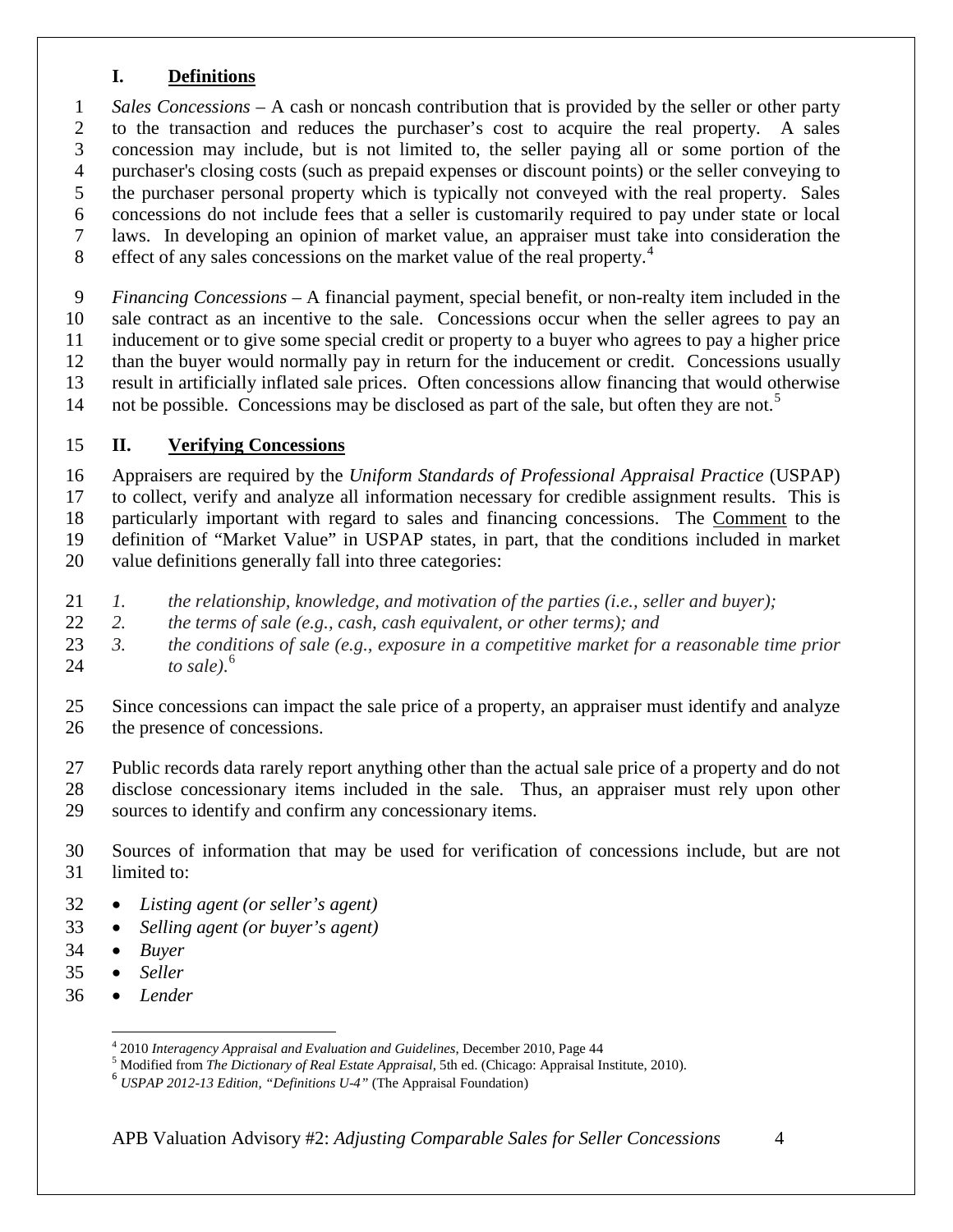- *Title Company*
- *Appraiser's own records*
- *Published data*
- *Third party appraisal databases*
- *Public Deed Records*
- *Other appraisers*
- *Tax affidavit*

 *Listing agent* – The listing agent can provide direct knowledge of market activity that is important in understanding whether a sales concession was necessary to entice a buyer to buy, if the price was influenced by the concession, or if the concession was insignificant.

 *Selling/Buyers agent* – The selling or buyer's agent may have knowledge of special buyer motivations; such as any specifics with regard to concessionary items and whether the buyer would have consummated the sale without the concession and any impact the concession may have had on the purchase price.

 *Buyer* – The buyer can be a source of information about the comparable sale in terms of any sales concessions granted, and how it affected the buying decision. For instance, the buyer can disclose whether they would have paid a different amount for the property were the concession not granted, and whether receiving a concession was the deciding factor for purchasing the property.

 *Seller* – The seller can identify and confirm concessions and may disclose any impact the concessions had on the sale price, if any. If a property included \$5,000 in concessions, an appraiser may question the seller and verify what they would have accepted had they not paid \$5,000 in concessions.

 *Closing Department for Real Estate Office, Lender or Title Company* – The staff in a real estate office, lending institution or title company may provide an appraiser with a settlement or closing statement. The statement will show the itemized costs paid by the seller and those costs paid by the buyer. Concessionary items paid by the seller could be verified in this manner and be invaluable, especially when a party to the transaction will not respond to an appraiser's request for information.

 *Appraiser's Own Records* – If an appraiser previously appraised the property they may have information relating to any seller concessions and/or any creative financing.

 *Published Data (e.g. Multiple Listing Services)* – Providers of published data generally offer basic information regarding sale transactions. However, concessions are not likely to be included in the details of such sales. Reference to this source is thus likely to be a first step in

the process, with further investigation needed.

 *Third Party Appraisal Databases and other Appraisers* – There are some regional and local databases where appraisers submit information about properties they have appraised. These can be sources of verification if these databases are populated with information regarding seller and

financing concessions that have personally been verified by a source deemed reliable.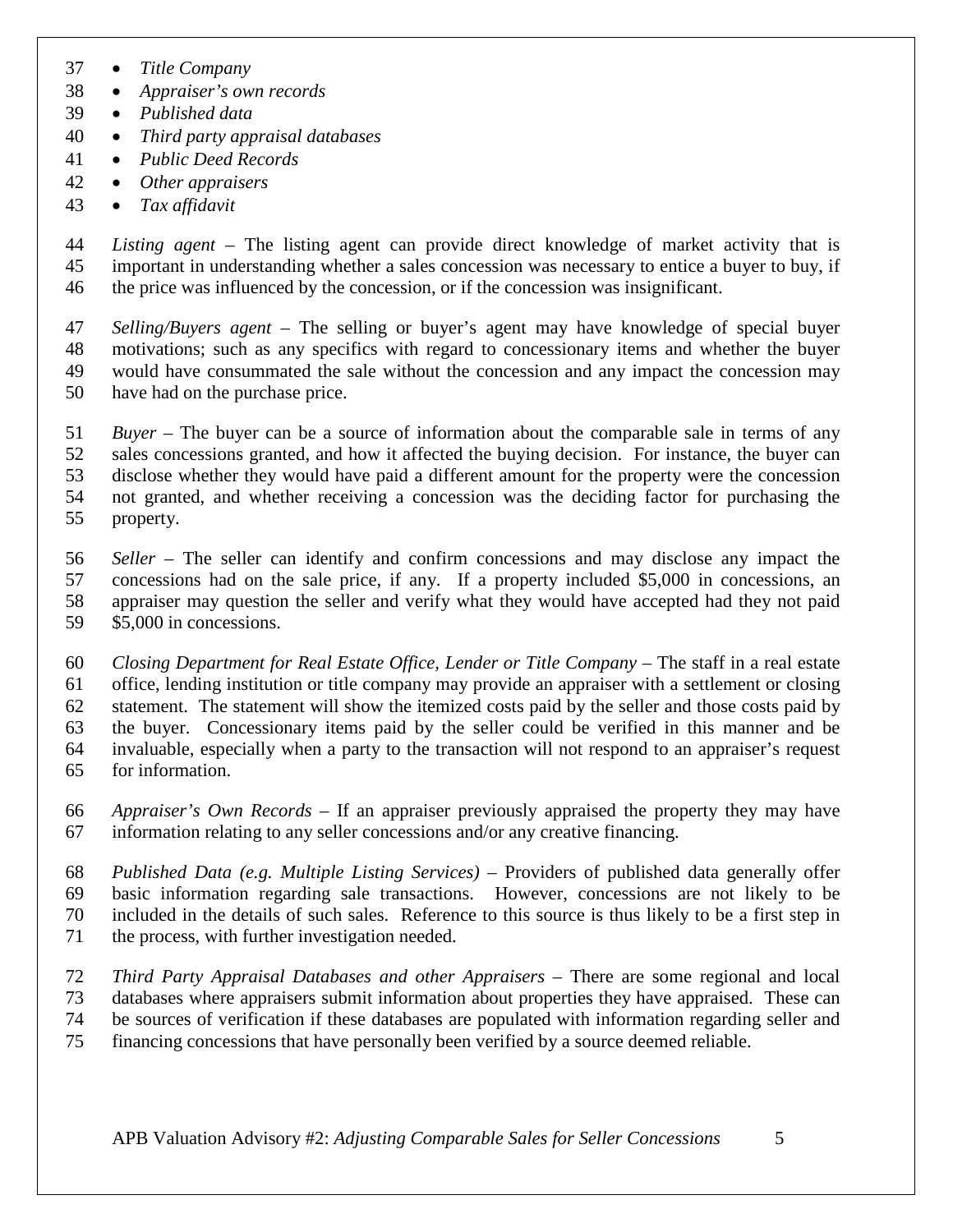*Public Deed Records* – Deed records may be a good verification source if a noted sale price

differs from the price reported by published data providers. When there are questions regarding

the accuracy of the information that an appraiser has received from one of the parties to the

transaction, deeds can provide additional verification. However, in most cases the deed does not

reveal concessions, only the transaction amount. Some states are "non-disclosure" and even the

price cannot be verified.

 *Tax Affidavit* – When a property transfers, most states require the buyer to fill out a true accounting of the cost of the property purchase. These transfer tax affidavits can be useful in determining the true cost of a property and whether the buyer considered a concession to reduce the effective sales price of the property or not. If the buyer considered it a reduction in price, it may be disclosed in this affidavit.

 Verification of concessions and the impact of concessions on the consideration of a comparable can be done through personal phone calls, text messaging, email or questionnaires and should be documented in the workfile.

- Examples of what an appraiser may consider:
- Would the buyer have paid the same amount for the property without the sales or financing concession?
- What are the details of the reported concession?
- What impact did the seller/purchaser believe the concession had on the contract price? Was the impact equal to, less than, or more than the actual amount of the concession?

 Motivations for buying and selling a property are an important part of understanding and analyzing sales concessions and how they may have impacted the sale price of a property. Interviewing market participants is critical in helping an appraiser understand these motivations and determine if the concessions have impacted the normal consideration or sale price.

#### **III. When Does an Appraiser Adjust For Concessions?**

 If an appraiser identifies and confirms that concessionary items were included in a transaction and if the normal consideration or contract price was impacted by the concession, an appraiser should make an adjustment to approximate the market's reaction to the concession's impact on the comparable sale's contract price.

#### Illustration:

- *If an appraiser has determined and verified that the seller paid \$5,000 in concessionary*
- *items, the appraiser would measure the impact of this concession on the sale price and make*
- *an appropriate adjustment to the comparable sale's contract price to reflect a price "unaffected" by the concessions. The adjustment may be more than, less than, or the same*
- *amount as the actual dollar amount of the concession.*
- The existence of concessions will be dictated by the type and definition of value used in the appraisal assignment. USPAP defines "Value" as: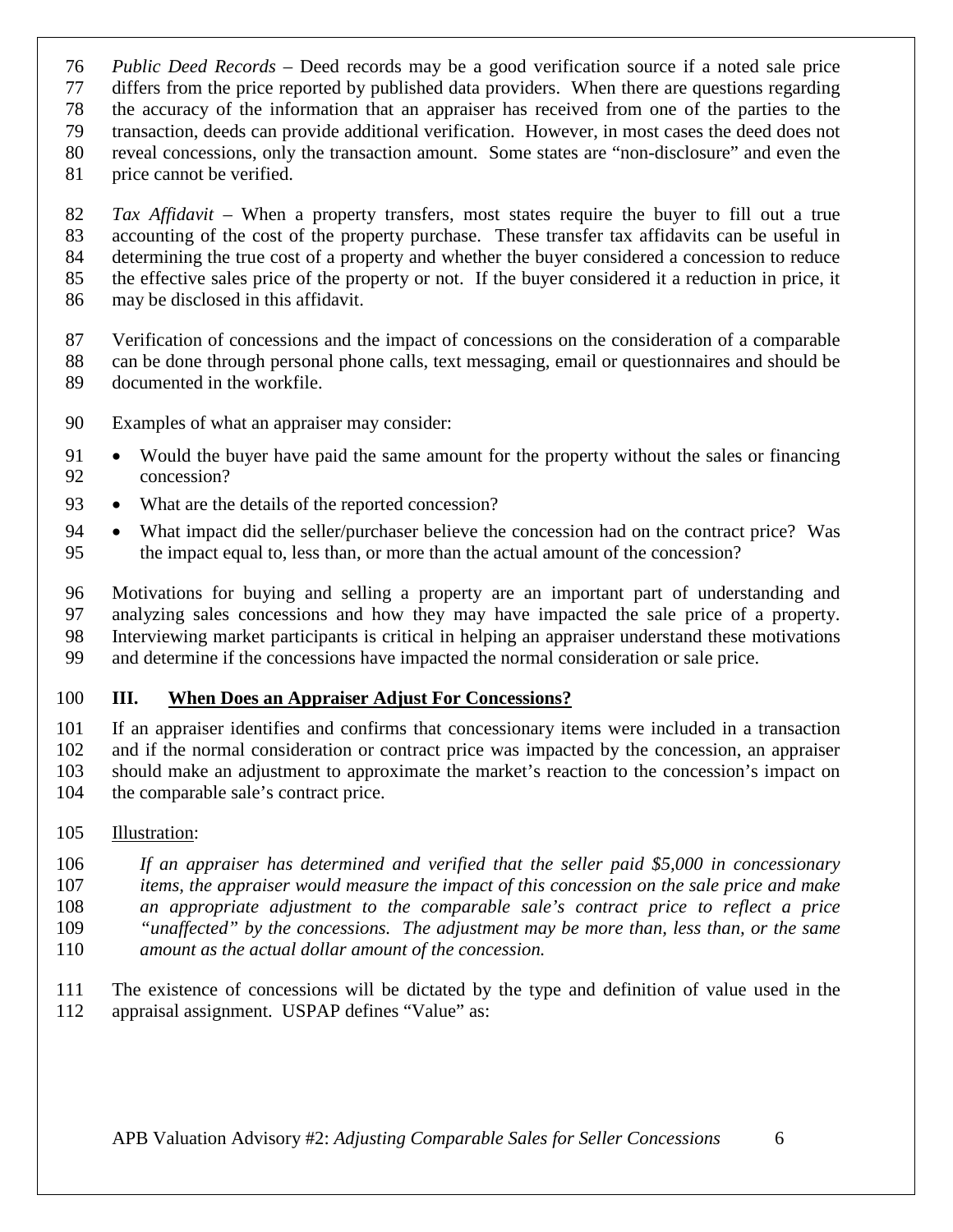- *the monetary relationship between properties and those who buy, sell, or use those properties*. [7](#page-6-0)
- According to USPAP, value is an economic concept that is an opinion, based on a specific given time, and must be qualified. In some definitions of value the following conditions are prevalent:
- Payment will be made in cash in U.S. dollars or in terms of financial arrangements comparable thereto.
- The price represents the normal consideration for the property sold, unaffected by special or creative financing concessions granted by anyone associated with the sale.
- The first requirement is the basis for cash equivalency, while the second condition stipulates that the value should reflect a price unaffected by concessions.
- The Government Sponsored Enterprises (GSEs) included the following additional comment in their definition of market value:

 \*Adjustments to the comparables must be made for special or creative financing or sales concessions. No adjustments are necessary for those costs which are normally paid by sellers as a result of tradition or law in the market area; these costs are readily identifiable since sellers pay these costs on virtually all sales transactions. Special or creative financing adjustments can be made to the comparable property by comparison to financing terms offered by a third party institutional lender that is not already involved in the property or transaction. Any adjustment should not be calculated on a mechanical dollar-for-dollar cost of the financing or concession but the dollar amount of any adjustment should approximate the market's reaction to the financing or concessions based on the appraiser's judgment.

- The above statement:
- 1. Requires an appraiser to make adjustments for concessions when warranted.
- 2. Defines which costs to the seller are considered concessionary and which costs would not be considered concessionary.
- 3. Stipulates that the adjustment for any financing concession should be made to reflect the market's reaction to the financing concession rather than a mechanical dollar-for-dollar cost.

 In the simplest terms, once an appraiser has identified that a comparable sale sold with a concession, he or she must measure and develop a dollar equivalent of the noted concession, then deduct the dollar amount from the comparable's sale price. The net result is a sale price of the comparable which represents the "normal consideration" for the property sold, unaffected by the concession.

- An appraiser must be able to recognize and verify what constitutes a seller concession. Costs or fees that are generally paid by a seller as a result of tradition or law and are found on virtually all sale transactions are not considered to be seller concessions. Conversely, other costs or fees paid
- by the seller would be defined as seller concessions.

<span id="page-6-0"></span>*USPAP 2012-13 Edition, "Definitions U-5"* (The Appraisal Foundation)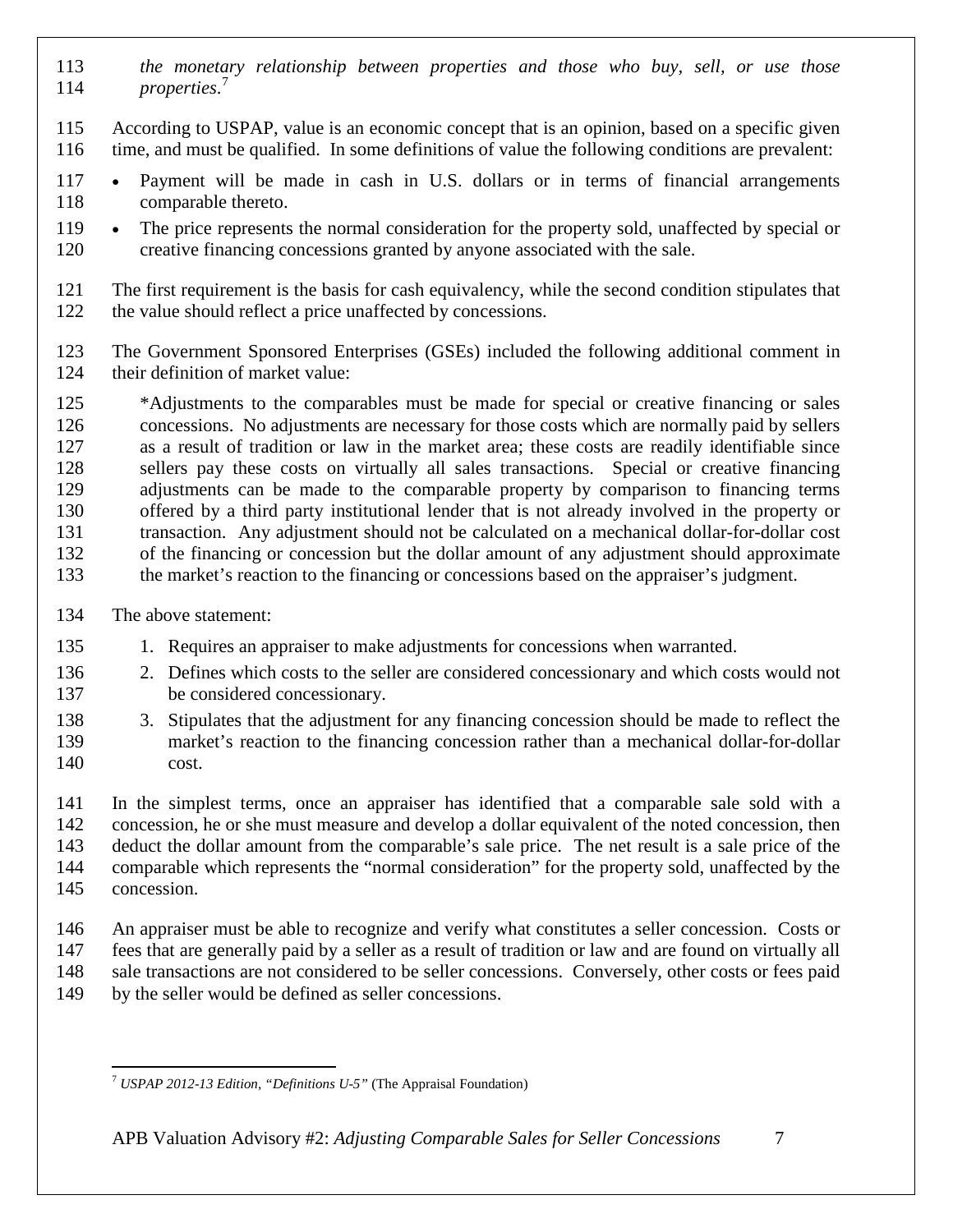- Fees or costs that are generally paid by the seller as a result of tradition or law and found on
- virtually all transactions could include, but are not be limited to: seller's title policy, transfer tax, escrow fee, deed preparation, and recording fee. These items are most often thought of as
- anticipated or expected costs to be paid by the seller.
- Fees *not* generally paid by the seller may include, but are not limited to: loan origination fees, appraisal fees, attorney fees, loan application fees, credit report fees, loan document preparation fees, photocopying fees for easements and restrictions, mortgage title policy and loan-related inspection fees, discount fees, etc. For all practical purposes, any fees or costs associated with the buyer's loan would *generally* be considered seller concessions if paid by the seller.
- The prevalence of seller concessions does not eliminate the need to *measure* the monetary impact of the concession on the sale price, or negate the need for an adjustment.
- An appraiser must evaluate the impact of said concessions, regardless of the frequency, prevalence, or how "typical" concessions may be within a specific market segment or market conditions.

#### **IV. Methodology**

 Concessions will generally fall into two categories: sales concessions and financing concessions. Sales concessions would be the inclusion of personal property, settlement assistance or seller contributions and cash incentives. Financing concessions are special or creative financing and seller discount points or buy-down programs.

#### *Special or Creative Financing*

Special or Creative Financing may include owner carried notes or purchase money mortgages.

 Seller financing may or may not constitute a seller concession, depending on the terms and availability of third-party alternatives. The appraiser should compare the terms of seller financing with those available from traditional lending sources. If the former is more favorable from the borrower's perspective, the present worth of the differential should be quantified. If the latter is more favorable (an unlikely occurrence), there is no seller concession to be considered.

- 176 Illustration A: Dollar-for-dollar (cash equivalent) analysis
- *An appraiser completes a discounted cash flow analysis of seller financing terms based on market financing terms available at the time the contract was negotiated. The present value of*
- *the seller-financed mortgage is the sum of two components:*
- *1. The present value of the favorable or below market mortgage payment at the market interest rate for the expected life of the mortgage (10 years – Balloon Payment) or the anticipated life of the loan based on the average life of a loan in a particular market; and*
- *2. The present value of the future mortgage balance discounted at the market interest rate for the anticipated life of the mortgage.*

 *Assumptions: Sale price was \$103,000 with a seller-financed note of \$95,000 at 6.0% on a 10- year balloon and 30-year amortization. Market terms at the time the contract was written were 6.5% for 30 years.*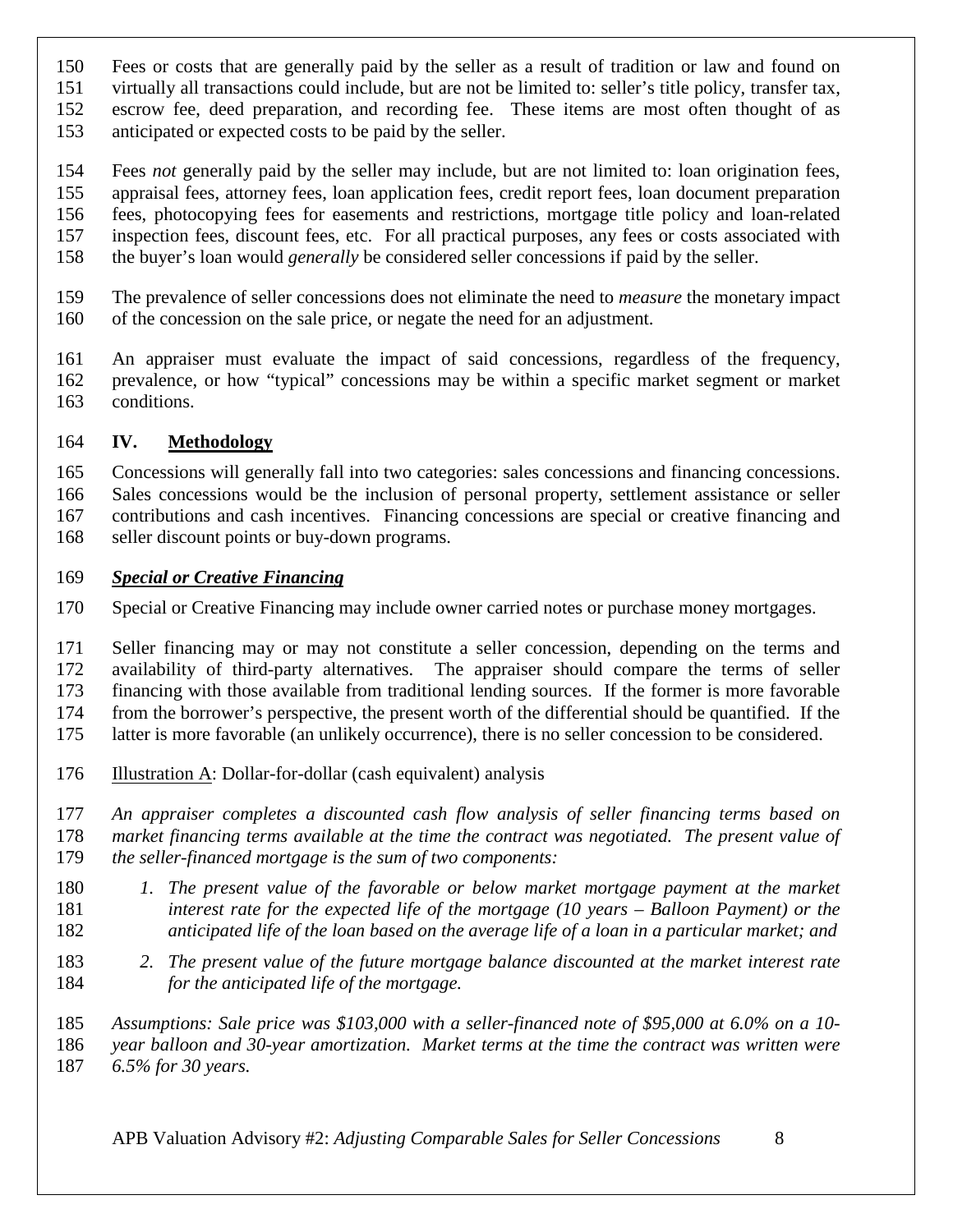| Step 1 | Calculate Monthly Payment of Seller Financing $=$ \$569.57 (6.0%/30 Year)<br>Amt/ $$95,000$ Loan)  |        | Rounded        |
|--------|----------------------------------------------------------------------------------------------------|--------|----------------|
| Step 2 | Calculate Present Value of \$569.57 per month for 10 years at Market Rate of<br>$6.5\%$            | Equals | 50,161.18      |
| Step 3 | Calculate Remaining Mortgage Balance of Loan in 10 years (6% Rate) of<br>which Equals $$79,501.44$ |        |                |
| Step 4 | Calculate Present Value of the Mortgage Balance $(\$ 79,501.44)$ at 6.5%<br>Equals                 | Equals | 41,576.26      |
| Step 5 | Sum the Present Value of Monthly Payments and Present Value of Mortgage<br><b>Balance</b>          | Equals | Ś<br>91,737.44 |
| Step 6 | Add the Down Payment of \$8,000 (\$103,000 - \$95,000) to Sum of Present<br>Values                 | Equals | 8,000          |
| Step 7 | The Result is the Sale Price Adjusted for Seller Financing                                         | Equals | \$99,737.44    |

188 *Given the sale price of \$103,000 and "market equivalent" price of \$99,737.44, the impact of the* 

189 *favorable financing on this sale appears to be \$3,262.56. Therefore, \$99,700 (rounded) would* 

190 *represent the cash equivalent price. This technique is likely to be less reliable than a matched* 

191 *paired sales analysis. To the extent possible, it may be best to simply avoid the use of owner-*

192 *carried notes altogether. This method also may not be as reliable as it does not account for* 

193 *limited closing costs and other fees associated with typical third party financing.*

194 **Important Note**: Although the math suggests a specific dollar amount adjustment, the appraiser 195 should verify with a party to the transaction the *impact* of the dollar amount; a participant may 196 indicate a dollar amount different than that calculated using the mathematical analysis.

- 197 Illustration B: Paired Sales Analysis
- 198 *Two recently sold homes were identical in all aspects, with one exception:*
- 199 *Sale 1 sold 10/2010 for \$103,000 with seller-financing. The note was for \$95,000, amortized*  200 *over 30 years at 6.0%, with a 10-year balloon.*
- 201 *Sale 2 sold 10/2010 for \$100,000 on third-party financing. The note was for \$95,000,*  202 *amortized over 30 years with a fixed interest rate at 6.5%.*

 *Given that the two homes are identical in all other aspects, one can measure the impact of the seller financing by comparing the sale prices. The \$3,000 difference can logically be attributed to the seller financing. Thus, Sale 1 would require a -\$3,000 adjustment. This method accounts for any and all market-perceived effects of the concession: lower interest rate, term, less-than- typical closing costs, etc. However, such highly similar comparables may be unavailable for analysis*. *As such, the appraiser must extract market supported adjustments for any physical differences and adjust the comparables for noted physical differences prior to extraction of any impact the concession may have had on the price.* 

211 Illustration C: Paired Sale Analysis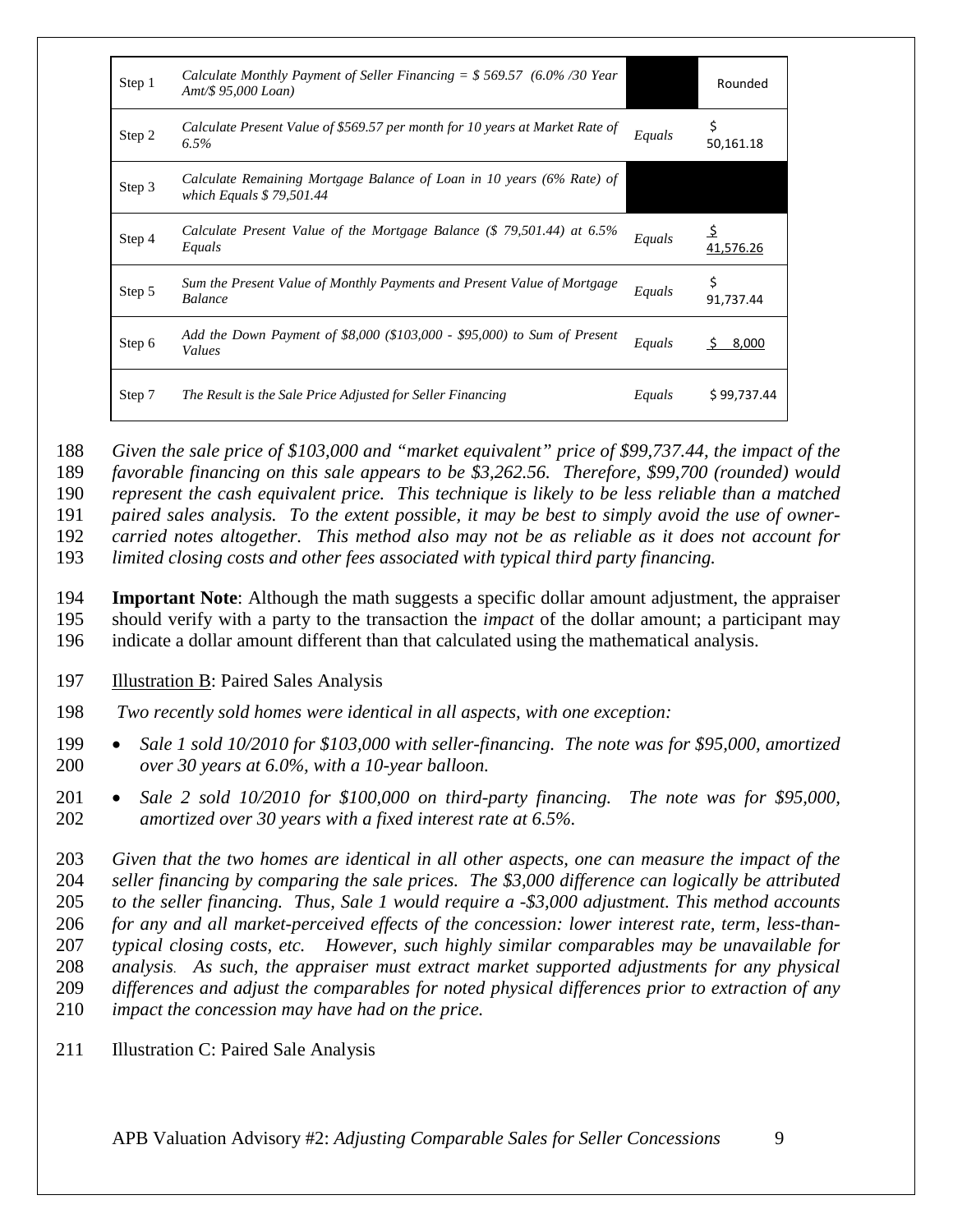- *Suppose you found three recently sold homes that had the same bedroom-bath count and were of*
- *equal age, condition, amenities and lot appeal. The only noted difference would be Gross*
- *Living Area (GLA).*
- *Sale 1 sold 10/2010 for \$103,000 with seller-financing. The note was for \$95,000, amortized over 30 years at 6.0%, with a 10-year balloon. This home had GLA of 1500 sf.*
- *Sale 2 sold 10/2010 for \$104,500 on third-party financing. The note was for \$95,000, amortized over 30 years with a fixed interest rate at 6.5%. This home had GLA of 1650 sf.*
- *Sale 3 sold 10/2010 for \$95,500 on third-party financing. The note was for \$90,000, amortized over 30 years with a fixed interest rate at 6.5%. This home had GLA of 1350 sf.*

 *To determine the impact of the concession (noted on Sale 1) the appraiser may compare Sale 1 to either Sale 2 or Sale 3. However, these two sales differed with regard to GLA as compared to Sale 1. As such, the appraiser must first adjust these sales for GLA. Once, these two sales are adjusted to Sale 1 for size differential, the appraiser will then measure the impact of the noted concession.* 

 *Step 1; Determine adjustment for GLA – Sales 2 and 3 were not impacted by concessions and are nearly identical with exception to size. As such, the appraiser can complete a paired sale of these two sales to extract the adjustment for size. Sale 2 sold for \$ 104,500 and was 1650 sf while Sale 3 Sold for \$ 95,500 and was 1350 sf. There was a \$ 9,000 difference in price and 300 sf difference in size. \$ 9,000 divided by 300 sf would indicate that the market supported adjustment for size would be \$ 30/sf.* 

 *Step 2: Compare Sale 1 to either Sale 2 or 3. Sale 3 was 150 sf smaller than Sale 1 and sold for \$ 95,500. Given the market supported adjustment for GLA of \$ 30/sf, Sale 3 would require an adjustment of \$ 4,500 and would have an adjusted price \$ 100,000.* 

 *Step 3: Sale 3 has an adjusted price of \$ 100,000 and sold on typical third party financing while Sale 1 sold for \$ 103,000 on a seller financed note. The \$3,000 difference would be attributed to the seller financing, thus the impact of seller concessions was \$ 3,000 and the market supported adjustment for this concession would be - \$ 3,000.*

*Seller Paid Loan Discount Points or Buy-Down Programs*

 In some cases, the seller may be asked to pay discount points to buy down the buyer's interest rate to qualify for a loan. Discount points are based on a percentage of the mortgage loan and are the dollar amount paid to the lender by the seller to lower the mortgage rate. As the cost of obtaining financing is generally incurred by the buyer rather that seller, it would be considered a concession if the seller pays a fee to buy-down the buyer's mortgage rate. The amount of the buy-down is typically "sum-certain" and established during contract negotiations.

- Illustration:
- *"An adjustment for seller-paid points is one cash equivalency adjustment that is relatively easy*
- *to calculate. The points are applied to the mortgage amount and the result is deducted from the*
- *total sale price. For example, consider a comparable property that sold for \$130,000. The*
- *buyer made a \$30,000 cash down payment and financed the balance of the sale price with a*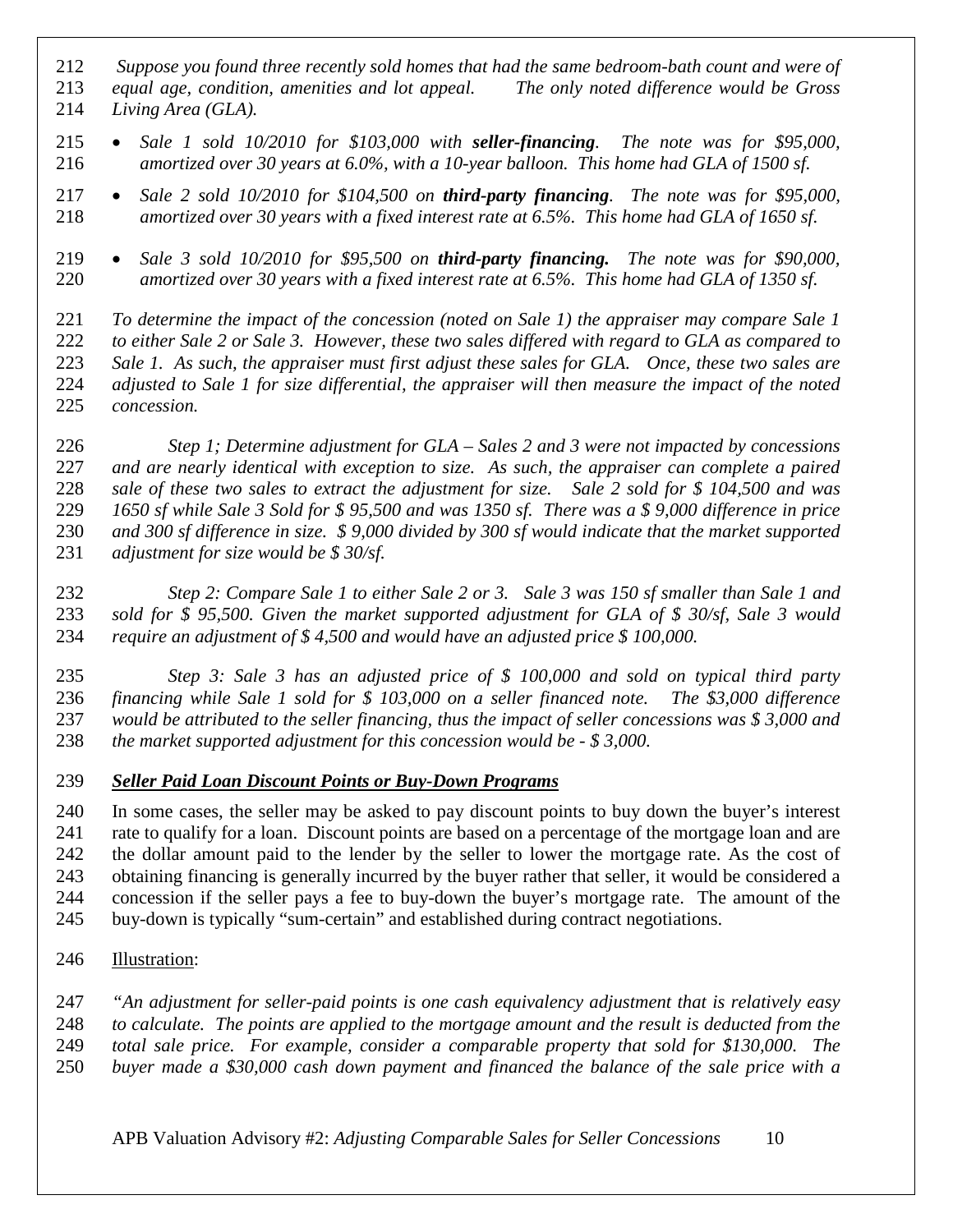*\$100,000 FHA-insured mortgage. The seller paid the lender three points, which is 3% of the mortgage amount of \$100,000 or \$3,000. The cash equivalent price of the comparable sale is therefore \$127,000 (\$100,000 - \$3,000 +\$ 30,000)." [8](#page-10-0)* 

 **Important Note**: Although the math suggests a specific dollar amount adjustment, the appraiser should verify with a party to the transaction the *impact* of the dollar amount; a participant may indicate a dollar amount different than that calculated using the mathematical analysis.

#### *Inclusion of Personal Property and Cash Incentives*

 In some market areas the seller will include personal property or other incentives to entice the buyer to purchase the property. Personal property may be in the form of items such as home furnishings, automobiles, boats or golf carts. In an assignment appraising real property only, an appraiser needs to account for personal property and cash incentives included in the sale and adjust accordingly. An appraiser must use caution when estimating the value of personal property. If the appraiser does not have the experience and knowledge to value personal property, he or she may rely on recognized sources, a personal property appraiser, or possibly conversations with parties to the sale. The appraiser may not be able to rely on any values stipulated in the contract as often times this number is minimized to allow for maximum financing. USPAP Standards 7 and 8 provide further guidance on the valuation of personal property.

Illustration:

 *If 123 Main Street sold for \$200,000 and included a golf cart in the sale price, the appraiser would determine the perceived market value of the golf cart from reliable sources. If the*  appraiser determines the value of said golf cart is  $\sim$  \$3,500, then the appraiser would make an *adjustment of - \$3,500 to arrive at an adjusted sale price of \$196,500.* 

 Personal property should be excluded from the contract price of a comparable property; failing to do so would be misleading. Deducting the contributory value of the personal property may require a more complex analysis. The complexity increases for converting non-cash seller concessions such as paid vacations, airline miles, club memberships, and the like into a cash equivalent price. This conversion may require additional interviews with the parties involved in the sale transaction to determine if a monetary value had been agreed upon for the non-cash seller concessions, or if there is an actual dollar value attributed to a specific sale concession 281 such as a golf club membership or a vacation.

#### *Settlement Assistance or Seller Contributions*

 The most common type of seller concession is settlement assistance to the buyer. Settlement assistance exists when the seller pays any fees or costs other than what is generally paid by a seller as a result of tradition or law and are found on virtually all sales transactions. The sellers payment of items such as: loan origination fees, appraisal fees, attorney fees, loan application fees, credit report fees, survey fees, fees for preparation of loan documents, fees for photocopying easements and restrictions, mortgage title policy, loan-related inspection fees, and recording fees, would all be considered concessionary in nature. These fees, when paid by the

<span id="page-10-0"></span> *Appraising Residential Property, 4th ed.*(Chicago); Appraisal Institute, 2007, Page 327-328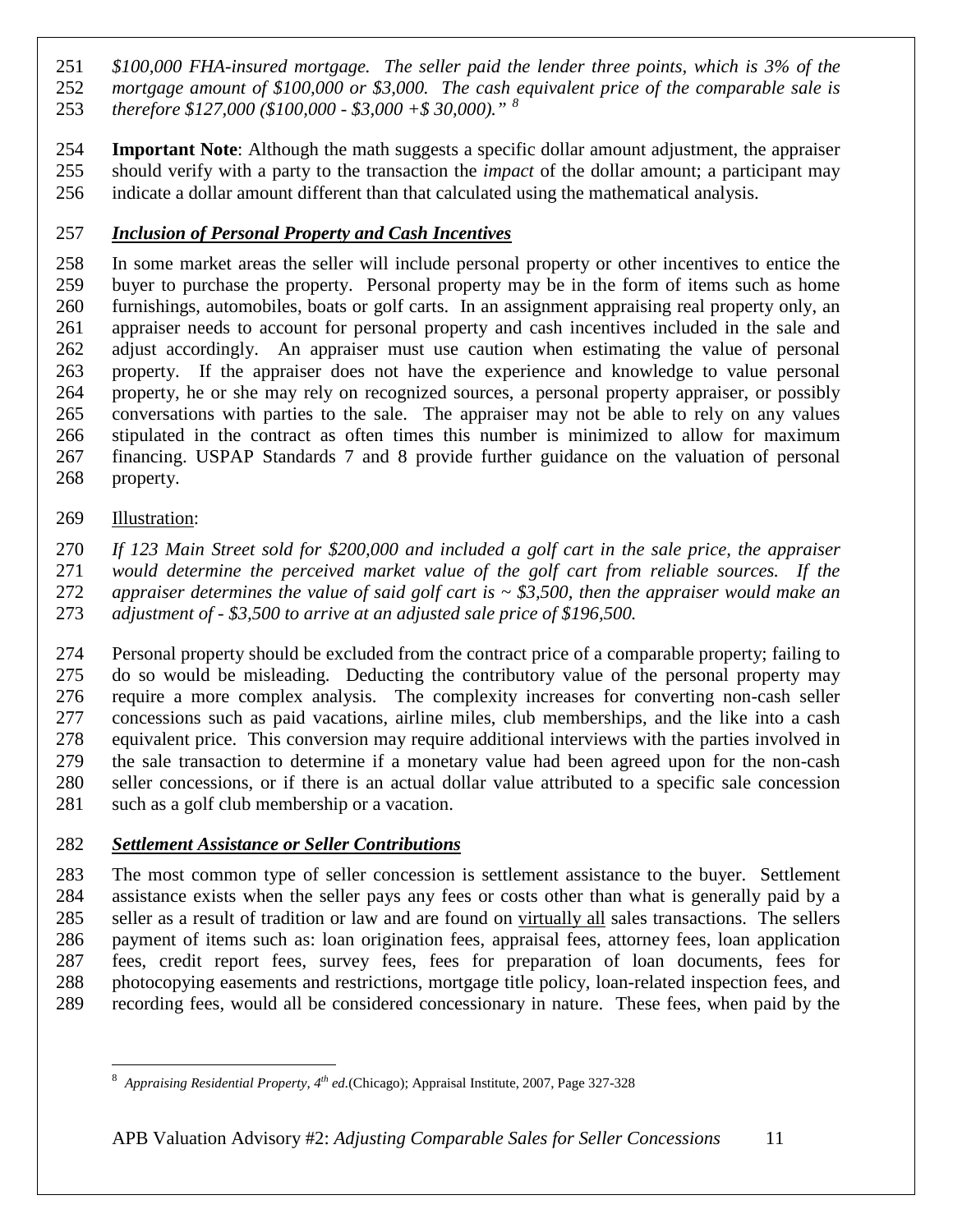- seller, are considered to be concessionary in nature if they are not paid by the seller as a result of convention or law on virtually all sale transactions.
- Settlement assistance is similar to "loan discount points paid by the seller" as it is a sum-certain amount generally agreed upon during contract negotiations. It is reasonable to conclude that payment of this type concession or lack thereof would have been a deciding factor and most likely impacted the price the seller was willing to accept. As such, the impact of said concession may be at least equal to the actual dollar amount of the concession.
- To determine the impact of settlement assistance on the contract price of a comparable sale, the appraiser may rely on deductive reasoning (along with the appropriate verification) or an interview with one of the agents or other parties to the sale.
- Illustration:
- *When verifying a transaction with the selling agent an appraiser is informed that the seller paid*
- *\$5,000 of the buyer's closing costs or settlement fees. The home sold for a contract price of*
- *\$155,000. The agent indicated that if the seller had not been asked to pay \$5,000 in concessions,*
- *he/she would have accepted an offer of \$150,000. As such, an appropriate adjustment would be*
- *\$5,000. Deductive reasoning (along with the appropriate verification) would also suggest that*
- *this may be a reasonable and supportable conclusion.*

#### *Statistical Analysis*

- Statistical tools may be employed to support adjustments for seller concessions. Because of the number of independent variables required for analysis of both residential and non-residential properties, the most useful statistical tool is multiple linear regression.
- The number of variables requires the utilization of an adequate sample size of transactions with and without seller concessions. The fact that concessions may take several forms complicates the regression modeling process. Nonetheless, multiple linear regression may be a valuable analytical tool in quantifying and supporting adjustments for seller concessions.
- The appraiser should have adequate knowledge of, and experience in, statistical methodology (including appropriate sample size) in order to competently utilize such tools. The following are source materials that may be useful to the appraiser in statistical analysis:
- Anderson, John E. *Ridge Regression:* "A New Regression Technique Useful to Appraisers and Assessors." *The Real Estate Appraiser and Analyst* 45, no. 6 (November/December 1979): 48-51.
- <sup>321</sup> Dielman, Terry, *Applied Regression: Analysis for Business and Economics*. 3<sup>rd</sup> ed. Pacific Grove, Calif.: Duxbury/Thomson Learning, 2001.
- Ferreira, Eurico J., and G. Stacy Sirmans. "Ridge Regression in Real Estate Analysis". *The Appraisal Journal* 56, no. 3 (July 1988): 311-319
- Freund, Rudolf J., and William J. Wilson, *Regression Analysis: Statistical Modeling of a Response Variable*. San Diego, Calif.: Academic Press, 1988.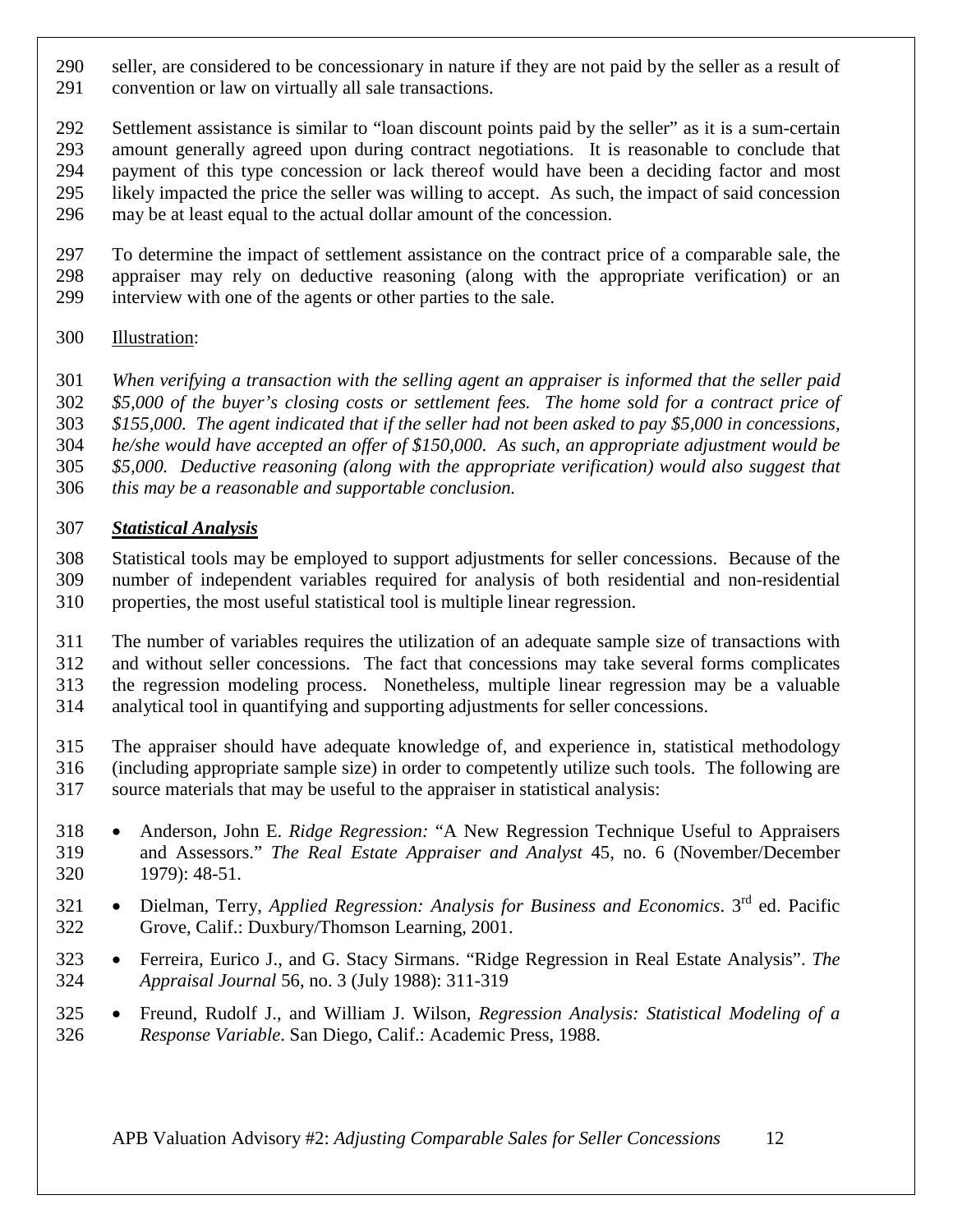- Hair, Joseph F., Rolph E. Anderson, Ronald C. Tatham, and William C. Black. *Multivariate*  328 Data Analysis with Readings,  $3^{\text{rd}}$  ed. New York: Macmillan, 1992.
- Levine, Stephan, Krehbiel, and Berenson. *Statistics for Managers Using Microsoft Excel*, 3rd ed. Upper Saddle River; Pearson Education Inc., 2002.
- Neter, John, William Wasserman, and Michael H. Kutner. *Applied Linear Statistical Models*.  $332 \qquad 3^{rd}$  ed. Homewood, Ill.: Irwin, 1990
- Reichert, Alan K., James S. Moore, and Chien-Ching Cho. "Stabilizing Statistical Models using Ridge Regression." *The Real Estate Appraiser and Analyst* 51, no. 3 (Fall 1985): 17- 22.
- Wolverton. Marvin L., PhD, MAI, *An Introduction to Statistics for Appraisers.* Chicago; Appraisal Institute, 2009.

#### **V. Concessions and Non-residential Property (other than 1-4 unit properties)**

 If concessions are present, the appraiser would use the same methodology as with residential property. However, given that non-residential property is usually significantly differentiated in terms of physical and economic characteristics (e.g., lease and occupancy rates, lease terms and expiration dates, etc) the results may be less reliable.

 While loan discount points and settlement assistance are less frequent types of concessions in non-residential property, properties are often sold with creative financing. Financing concessions sometimes reflect not only below-market interest rates but also loan-to-value ratios that are above market terms.

- The following example is intended to demonstrate an appropriate method of determining cash equivalency in such situations. A transaction price of \$630,000 was seller financed with a loan-
- to-value ratio higher than the market 75% and a below market rate of interest of 5% and a term
- of 30 years with annual payments. Market rates of interest are 6% on first liens. We will treat
- the debt in excess of 75% as junior financing carrying a higher risk rate of 10%.
- Cash equivalency computation judgments: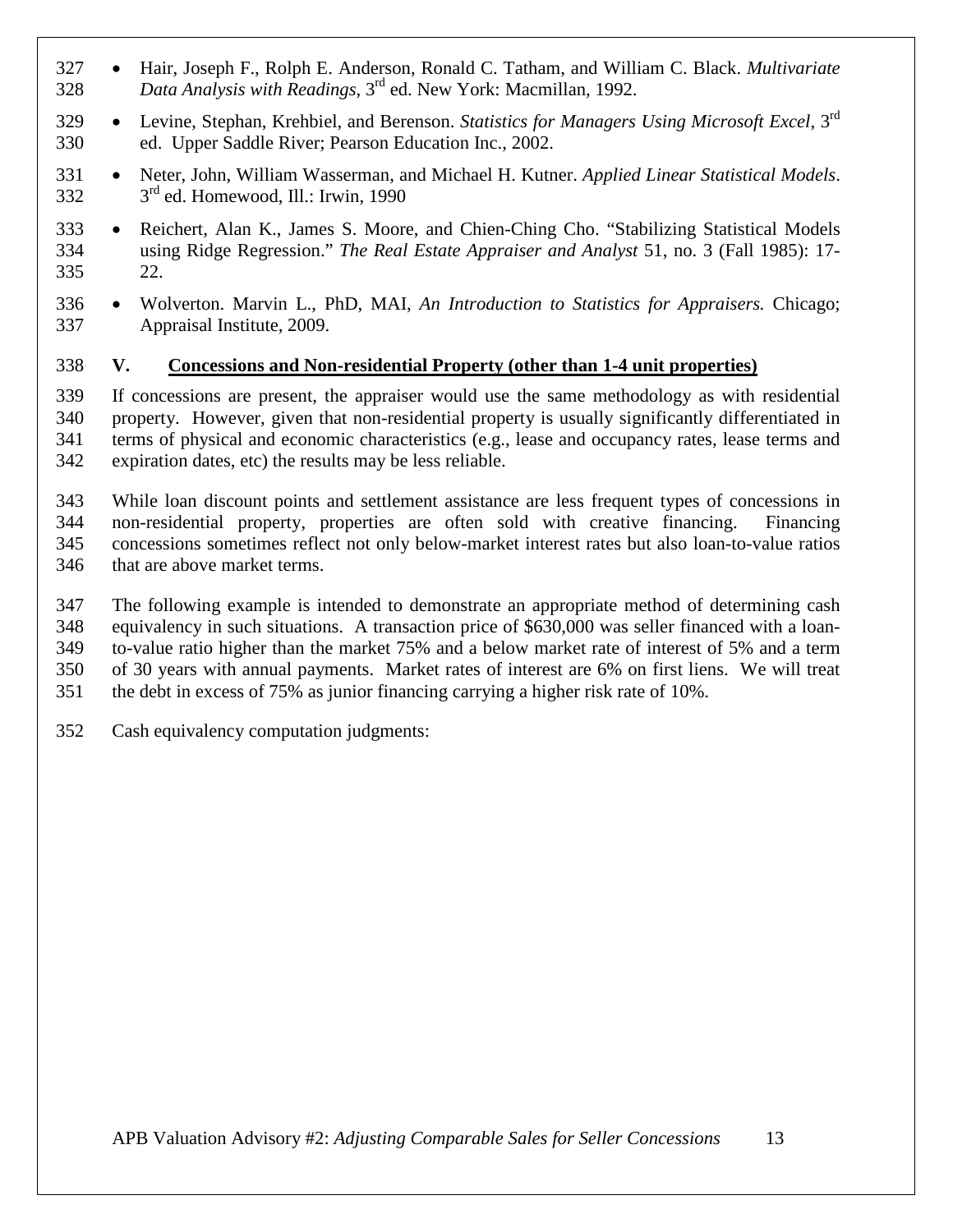| Loan-to-value ratio $1st$ lien:                            | 75.0%    |
|------------------------------------------------------------|----------|
| Equity down payment:                                       | 25.0%    |
| $\frac{2^{nd} \text{lien for the balance of purchase}}{1}$ | \$63,000 |
| price                                                      |          |
| Market rate $-1$ <sup>st</sup> lien, 30-year term          | 6%       |
| Market rate $-2nd$ lien, 30-year term                      | 10%      |
| Holding period                                             | 10 years |

353 Monthly loan payments (based upon the contract interest rate of 5% and a 30-year amortization 354 term) equal \$2,536 on the first lien.

 Given that the amount of debt in excess of 75% of the purchase price would have to be financed as a second lien at a higher rate of interest than the first lien, 10% has been judged to be appropriate, with a 30-year term and monthly payments. To determine cash equivalency, the amount of the first lien is calculated at 75% of the purchase price, the equity remains at \$63,000, and the amount of the second lien is the gap between: a) the price; and b) the sum of the first loan and equity. Monthly payments on the first and second liens are calculated at the contract rate for the 30-year maturity on each loan, and the payoff balance is calculated, also at the contract interest rate for the ten-year holding period. Once the monthly payment and balloon cash flows have been calculated at the contract rate they are discounted to present value using the respective market yield rates on first and second liens. These present values are added and combined with the equity investment to get the cash equivalent price. The loans have been converted to their present values, or cash equivalent values, as though they were being sold in a secondary market.

| <b>Illustration of Cash Equivalency on Investment Property</b>                       |           |                                              |                                                          |                                          |                                                     |
|--------------------------------------------------------------------------------------|-----------|----------------------------------------------|----------------------------------------------------------|------------------------------------------|-----------------------------------------------------|
|                                                                                      |           | <b>Monthly</b><br><b>Payments</b><br>at $5%$ | Balloon,<br><b>Monthly</b><br><b>Payments</b><br>at $5%$ | <b>Market</b><br><b>Discount</b><br>Rate | <b>Present</b><br>Value at<br><b>Market</b><br>Rate |
| Amount of $1st$ lien $=$<br>75% x \$630,000                                          | \$472,500 | \$2,536.48                                   | \$384,341.25                                             | 6%                                       | \$439,716                                           |
|                                                                                      |           |                                              |                                                          |                                          |                                                     |
| Amount of the $2^{nd}$ lien =<br>Price less equity and $1st$<br>lien, financed at 5% | \$94,500  | \$507.30                                     | \$76,868.25                                              | 10%                                      | \$66,783                                            |
|                                                                                      |           |                                              |                                                          |                                          |                                                     |
| Equity cash                                                                          | \$63,000  |                                              |                                                          |                                          | \$63,000                                            |
| <b>TOTAL</b>                                                                         | \$630,000 |                                              |                                                          |                                          | \$569,500                                           |

368 The sum in the lower right corner indicates a cash equivalency value for this property of 369 \$569,500. In this case the seller who extended the credit receives extra interest to reward the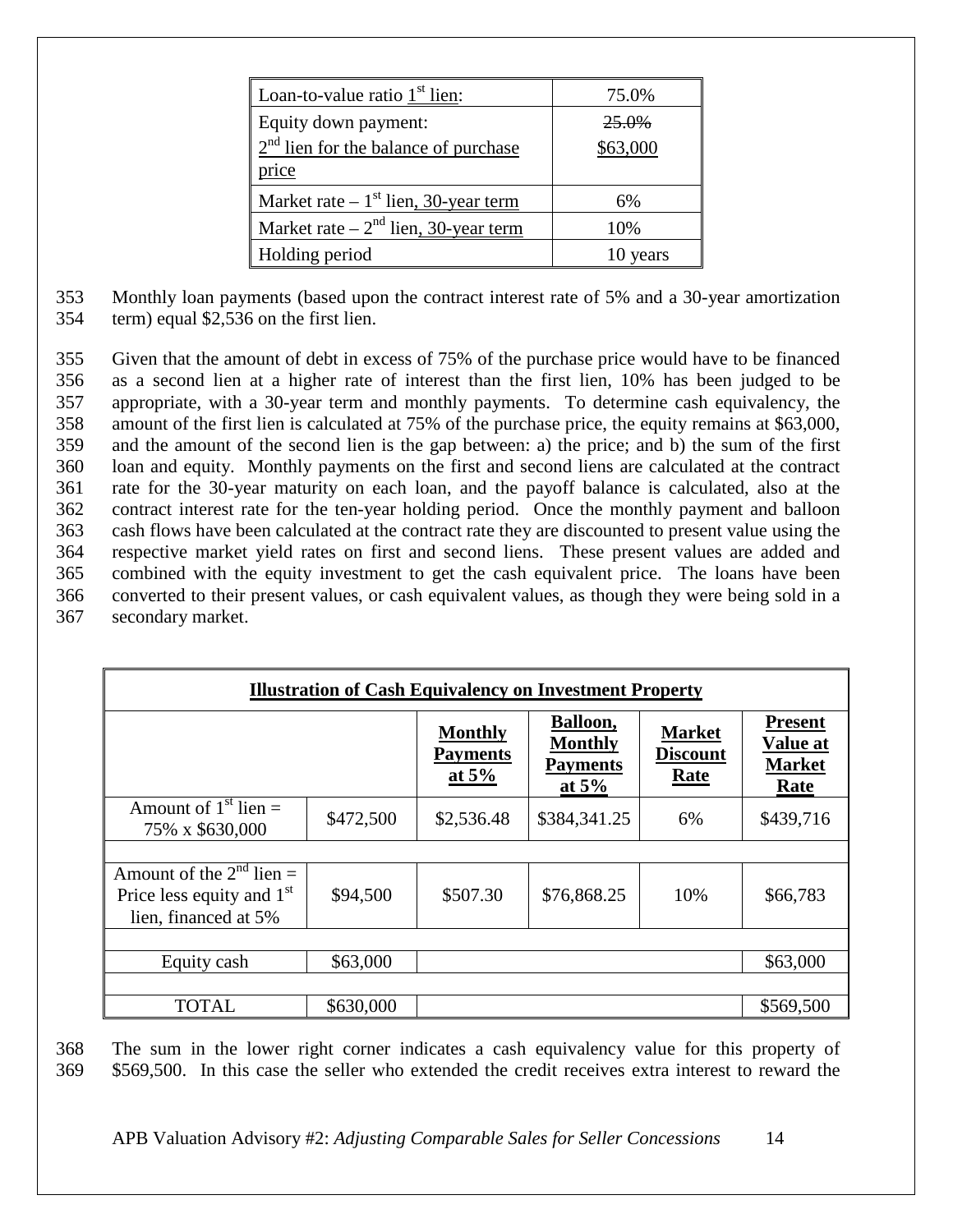- taking of somewhat more than 75% risk on the first lien. Extensive verification is required to
- assure that the arithmetic and input judgments model the typical investor and seller motivations
- in an accurate manner. The cash equivalency adjustment is \$630,000 less \$569,500, or \$60,500.
- Verification will indicate whether the seller captures all of this in extra price or it is split between
- seller and buyer.

 Transactions in which buyers assume existing debt with below-market interest rates should be adjusted to cash equivalency. However, the price/value increment in such situations represents an intangible price/value component and a seller concession.

 Sale/leaseback transactions present difficulties as comparable sales. Such transactions are frequently financing arrangements in which the seller often agrees to an above-market lease rate in return for an above-market sale price. Due to the problems in deriving accurate market based adjustments for such factors, the sale may not provide a reliable indication of value. The appraiser may consider avoiding the comparable altogether or at least using extreme caution.

#### **VI. Impact and Application of Concessions in the Cost Approach and Income Approach**

- Cost Approach Concessions may impact this approach in the following situations:
- If the land residual technique, abstraction method or the allocation method is used to support site value, comparable sales with seller concessions should be adjusted for any impact said concession had on the sale price prior to application of this technique.
- When using market extraction to determine Reproduction Cost New (RCN) an appraiser would need to adjust the sale price of any comparable that sold with seller concessions prior to the analysis.
- If depreciation estimates are derived by use of comparables with seller concessions, the appraiser would need to adjust sales for any impact said concession had on the sale price prior to depreciation analysis.
- Income Approach Concessions may impact this approach in the following situations:
- Capitalization Rate (Ro) Development of a Cap Rate by extraction from comparable sales with seller concessions may be misleading unless the appraiser measures and deducts the impact of said concession from the sale price. The appraiser should deduct the impact of any concessions on the sale price prior to determining an appropriate capitalization rate.
- Gross Rent Multiplier (GRM) or Gross Income Multiplier (GIM) Development of GRM and GIM by extraction from comparable sales with seller concessions may be misleading unless the appraiser measures and deducts the impact of said concession from the sale price. The appraiser should deduct the impact of any concessions on the sale price prior to determining an appropriate GRM or GIM.
- Master Leases/Rent Guarantees It is not uncommon for sellers of unstabilized properties to guarantee the purchaser a specified minimum income for a fixed period, in order to achieve a price reflective of stabilization. A portion of the sale price is placed in escrow and is reimbursed to the buyer if the agreed-upon level of revenue is not achieved during the master lease term. While the sale prices of such transactions may arguably be reflective of an "as stabilized" price, it is clear that the price is not that for the property on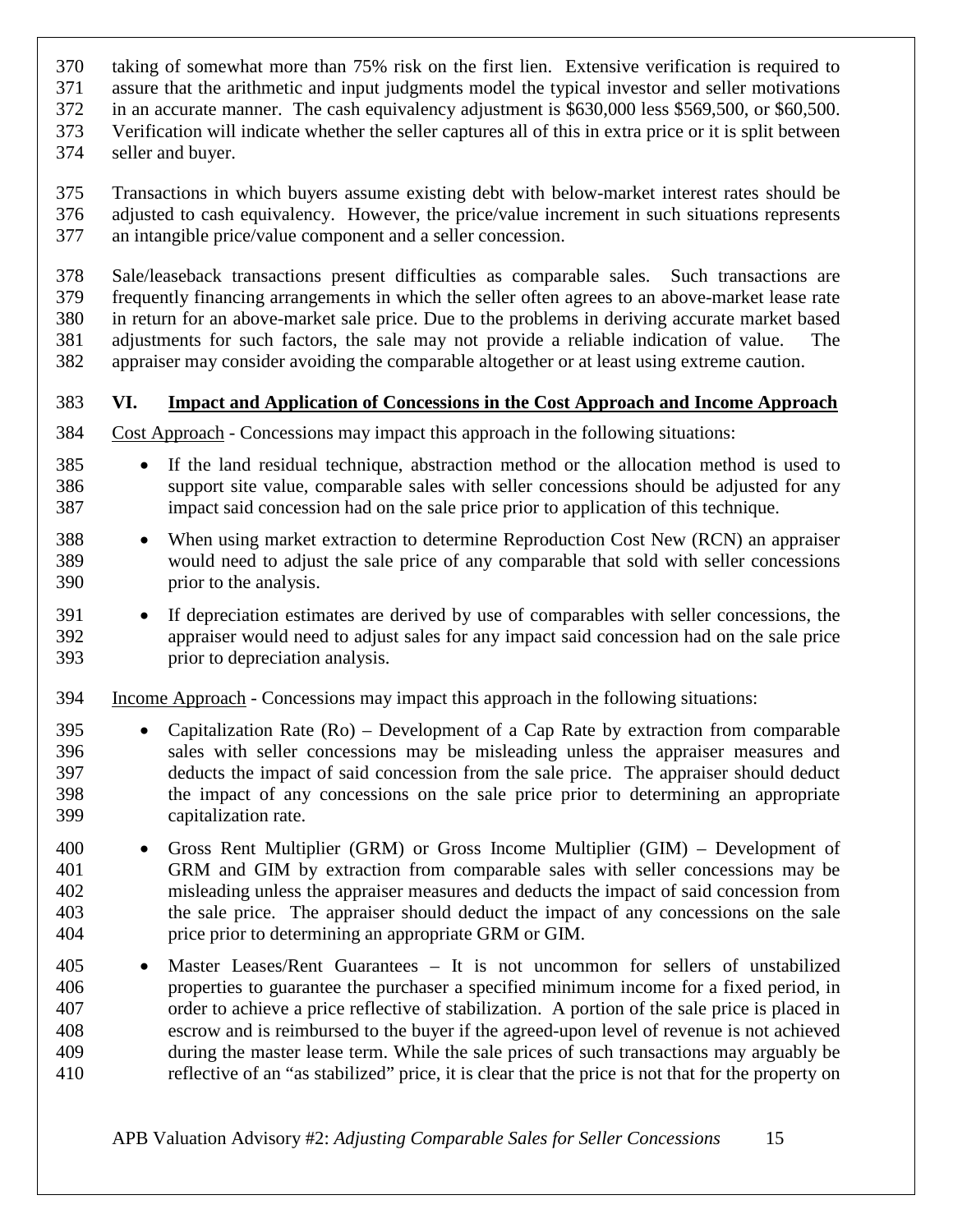| 411 | an "as is" basis, as of the date of sale. The most supportable adjustment in such instances |
|-----|---------------------------------------------------------------------------------------------|
| 412 | is based upon the quantified impact of the master lease as reported by buyer and seller. If |
| 413 | such information is not available, the adjustment may be reasonably based upon the          |
| 414 | present worth of the revenue "shortfall' during the term of the master lease.               |